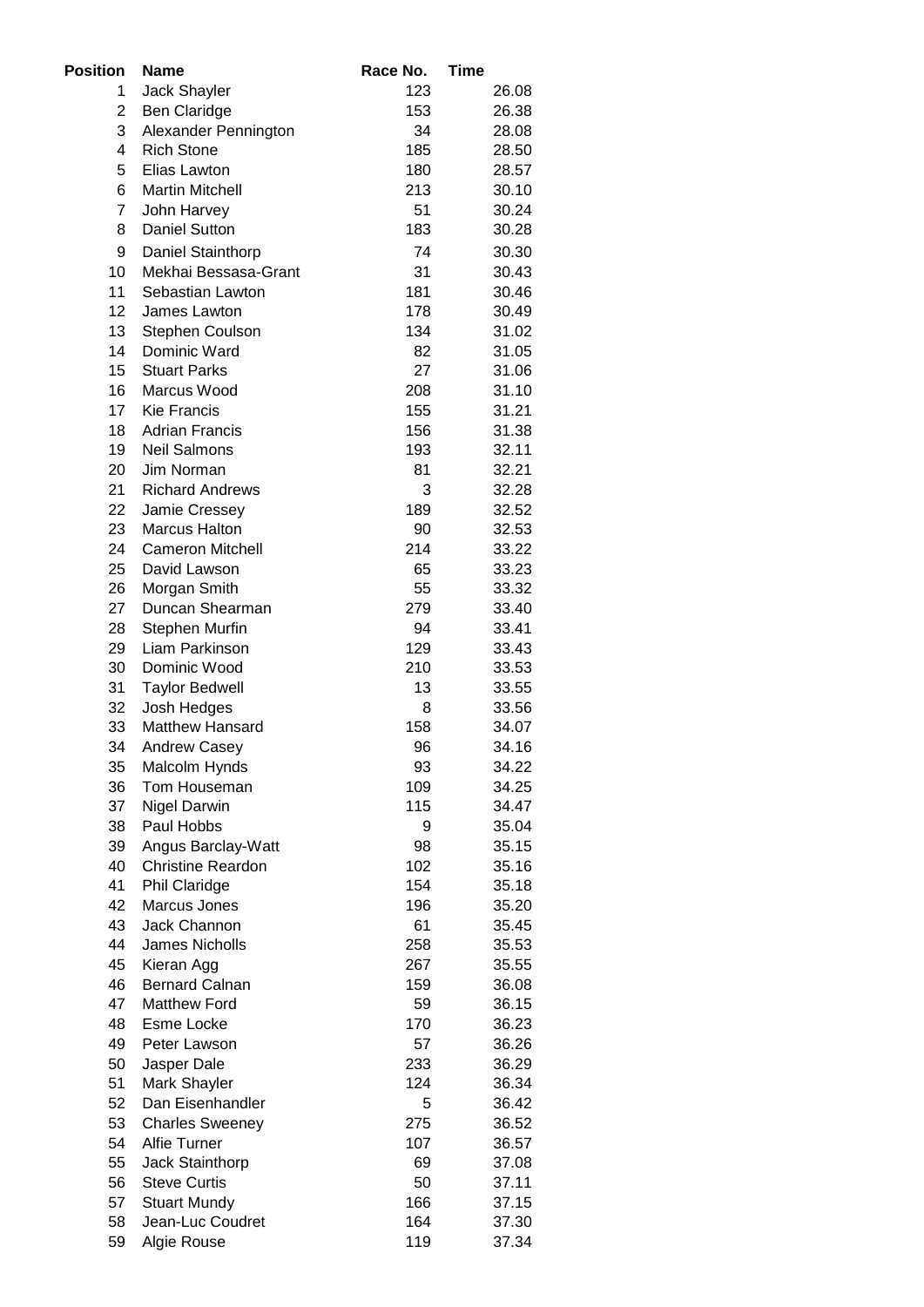| 60  | Jayne Lawton                   | 179            | 37.40 |
|-----|--------------------------------|----------------|-------|
| 61  | <b>Martin Ricketts</b>         | 206            | 37.50 |
| 62  | <b>Brendon Coley</b>           | 32             | 37.53 |
| 63  | David Biddell                  | 23             | 38.03 |
| 64  | <b>Riley Saunders</b>          | 216            | 38.13 |
|     | Adam or Amanda Fields          |                |       |
| 65  | (entry form altered + unclear) | 91             | 38.16 |
| 66  | Kit Lawson                     | 66             | 38.25 |
| 67  | Georgia Evans                  | 116            | 38.30 |
| 68  | <b>Scott Walker</b>            | 157            | 38.34 |
| 69  | <b>Callum Stewart</b>          | 85             | 38.35 |
| 70  | Jesse-Lee Hedges               | 11             | 38.51 |
| 71  | Robin Rickard                  | 203            | 38.51 |
| 72  | Ryan Channon                   | 63             | 39.00 |
| 73  | <b>Andy Mortimer</b>           | 245            | 39.13 |
| 74  | <b>Edmund Lawson</b>           | 112            | 39.16 |
| 75  | Emma Rickard                   | 205            | 39.21 |
| 76  | Theresa Lamble                 | 95             | 39.39 |
| 77  | Keith Norman                   | 80             | 39.47 |
| 78  | Megan George                   | 122            | 39.49 |
| 79  | Angela George                  | 121            | 39.53 |
| 80  | <b>Lucas Gunatilleke</b>       | 198            | 39.53 |
| 81  | Lucy Littlejohn                | 105            | 39.58 |
| 82  | <b>Freddie Stainthorp</b>      | 76             | 40.22 |
| 83  | Alister Marsden                | 110            | 40.25 |
|     |                                |                |       |
| 84  | <b>Beth Ireland</b>            | 194            | 40.37 |
| 85  | Maya Griffiths                 | 73             | 40.44 |
| 86  | <b>Stuart Randell</b>          | 26             | 41.00 |
| 87  | Vanessa Paton                  | 108            | 41.07 |
| 88  | <b>Martin Randell</b>          | 25             | 41.09 |
| 89  | India Wood                     | 211            | 41.11 |
| 90  | Melanie Pike                   | 138            | 41.13 |
| 91  | Paula Davis                    | 230            | 41.14 |
| 92  | Jay-Jay Hedges                 | 16             | 41.15 |
| 93  | <b>Edward Betts</b>            | 29             | 41.16 |
| 94  | Max Alderson-Martin            | 79             | 41.17 |
| 95  | Hana Westbrook                 | 47             | 41.25 |
| 96  | Sophie Hawkins                 | 136            | 41.27 |
| 97  | <b>Jim Hawkins</b>             | 137            | 41.28 |
| 98  | <b>Josef Willis</b>            | 36             | 41.29 |
| 99  | Lorna Torrens                  | 177            | 41.30 |
| 100 | <b>Keith Willis</b>            | 35             | 41.31 |
| 101 | Amelia Gillington              | 6              | 41.44 |
| 102 | Joanna Gillington              | $\overline{7}$ | 41.50 |
| 103 | Eddie Ireson                   | 282            | 41.51 |
| 104 | Jamie Clelland                 | 167            | 41.57 |
| 105 | Samantha Parker                | 218            | 42.00 |
| 106 | <b>Tim Payne</b>               | 219            | 42.02 |
| 107 | Harry Bowden                   | 207            | 42.18 |
| 108 | <b>Chloe Amphlett</b>          | 53             | 42.21 |
| 109 | John Styles                    | 261            | 42.25 |
| 110 | <b>Benedict</b>                | 145            | 42.30 |
| 111 | <b>Michelle Marriott</b>       | 204            | 42.33 |
| 112 | Max Pannell                    | 89             | 42.41 |
| 113 | <b>David Roberts</b>           | 99             | 42.41 |
| 114 | Sam Oxley                      | 132            | 42.47 |
| 115 | Kevin Wood                     | 186            | 42.52 |
| 116 | Darren Addison                 | 4              | 43.27 |
| 117 | Linda Benton                   | 22             | 43.44 |
| 118 | Daniel Amphlett                | 54             | 43.45 |
|     |                                |                |       |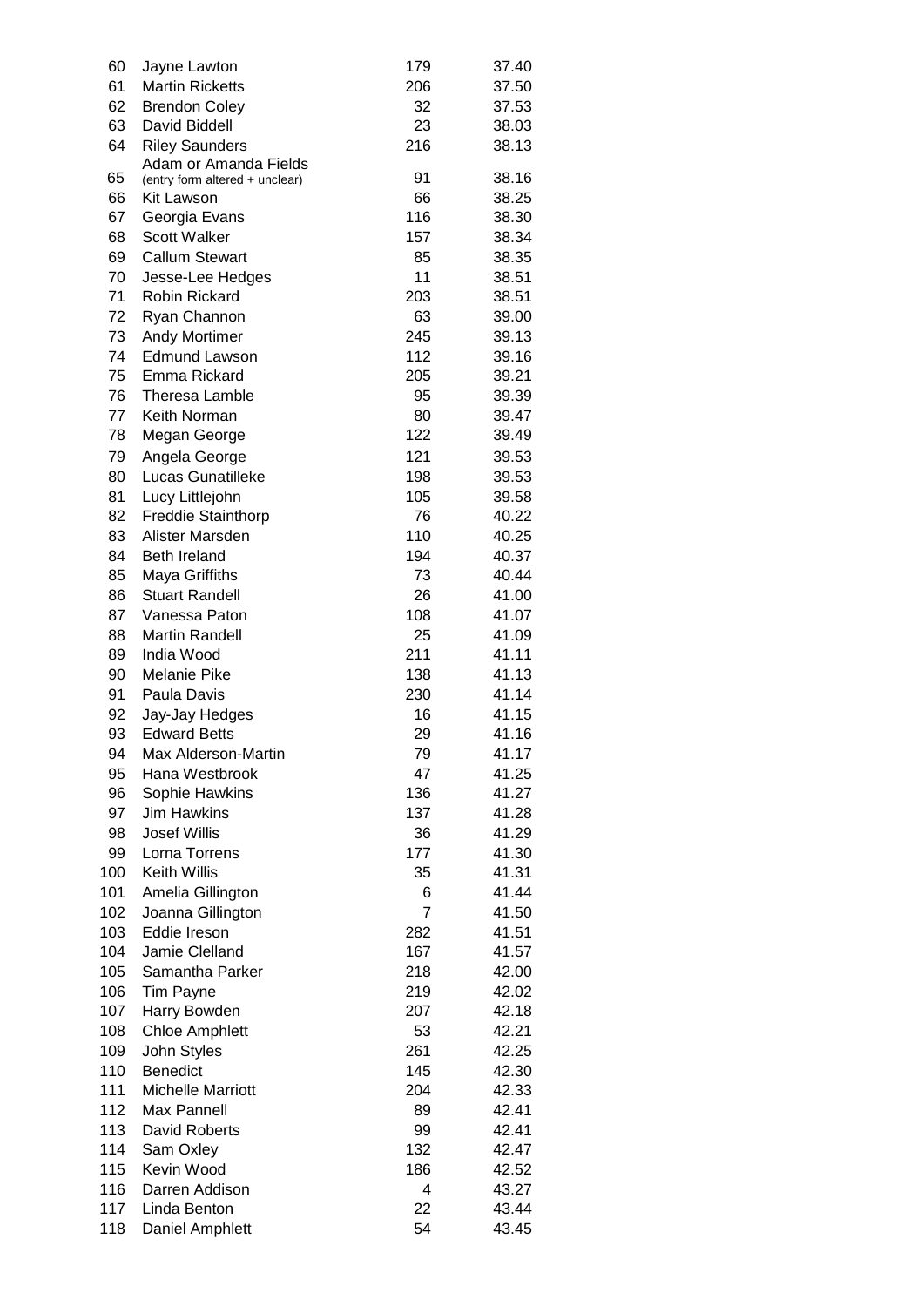| 119 | Riles Monaghan          | 175 | 43.46 |
|-----|-------------------------|-----|-------|
| 120 | Lewis Monaghan          | 176 | 44.16 |
| 121 | Lucy Woods              | 228 | 44.16 |
| 122 | Heidi Lawson            | 264 | 44.17 |
| 123 | <b>Edward Rich</b>      | 265 | 44.25 |
| 124 | Abigail Barclay-Watt    | 97  | 44.26 |
| 124 | Emma Lawson             | 229 | 44.26 |
| 126 | Karen Marsden           | 111 | 44.27 |
| 127 | <b>Emilie Frost</b>     | 272 | 44.38 |
| 128 | <b>Colette Mitchell</b> | 215 | 44.42 |
| 129 | Joe Wright              | 68  | 44.44 |
| 129 | Kay Hardie              | 113 | 44.44 |
| 131 | Mariangela Demarcus     | 86  | 45.02 |
| 131 | <b>Nicole Frost</b>     | 273 | 45.02 |
| 131 | <b>Andrew Frost</b>     | 274 | 45.02 |
| 134 | Monika Umblath          | 40  | 45.07 |
| 135 | <b>Rhiannon Preston</b> | 39  | 45.10 |
|     |                         | 131 |       |
| 136 | Sally Oxley             |     | 45.18 |
| 137 | McKenzie Hedges         | 15  | 45.27 |
| 137 | Susie Besford           | 114 | 45.27 |
| 139 | Lewis Perry             | 161 | 45.34 |
| 140 | Celia Jones             | 197 | 45.37 |
| 141 | Mia Harrow              | 232 | 45.38 |
| 142 | Ewan Shayler            | 125 | 45.39 |
| 143 | Cordelia Gover          | 64  | 45.43 |
| 144 | Lise Harrow             | 231 | 45.49 |
| 145 | Philip Agg              | 266 | 46.04 |
| 146 | Yvonne Mortimer         | 280 | 46.05 |
| 147 | Cathy Robinson          | 106 | 46.07 |
| 148 | Patrick Robinson        | 104 | 46.18 |
|     | Ruby-Anna Junkison-     |     |       |
| 149 | Goodman                 | 249 | 46.18 |
| 150 | Joanne Junkison         | 248 | 46.22 |
| 151 | Lisa Shayler            | 127 | 46.28 |
| 152 | Alexander Mitchell      | 212 | 46.30 |
| 153 | <b>Charlotte Smart</b>  | 262 | 46.30 |
| 154 | Georgie Pennington      | 41  | 46.34 |
| 155 | <b>Chris Ford</b>       | 58  | 46.48 |
| 156 | Joe Byrne               | 101 | 46.53 |
| 156 | <b>Jill Garner</b>      | 135 | 46.53 |
| 158 | Conor Byrne             | 103 | 47.16 |
| 159 | <b>Emily Eadle</b>      | 237 | 47.27 |
| 160 | Fatima Chami            | 226 | 47.34 |
| 160 | <b>Wadud Miah</b>       | 227 | 47.34 |
| 160 | Tom Eadle               | 238 | 47.34 |
| 163 | <b>Fiona Betts</b>      | 28  | 47.41 |
| 163 | Tom Goodenough          | 30  | 47.41 |
| 163 | <b>Kelly Coley</b>      | 33  | 47.41 |
| 163 | Gavin Warrington        | 45  | 47.41 |
| 167 | Rebecca Agg             | 184 | 48.00 |
| 168 | Amelia Crook            | 52  | 48.03 |
| 168 | <b>Ben Newell</b>       | 92  | 48.03 |
| 170 | Lewis Parren            | 182 | 48.04 |
| 171 | <b>Barry Vokins</b>     | 187 | 48.08 |
| 172 |                         | 144 | 48.15 |
|     | Zoe Brazakalik          |     |       |
| 173 | <b>Thomas Pannell</b>   | 87  | 48.16 |
| 174 | Archie Stainthorp       | 75  | 48.17 |
| 175 | <b>Ryan Curtin</b>      | 257 | 48.18 |
| 176 | <b>Isabella Barlow</b>  | 256 | 48.20 |
| 177 | Rosie Stainthorp        | 77  | 48.27 |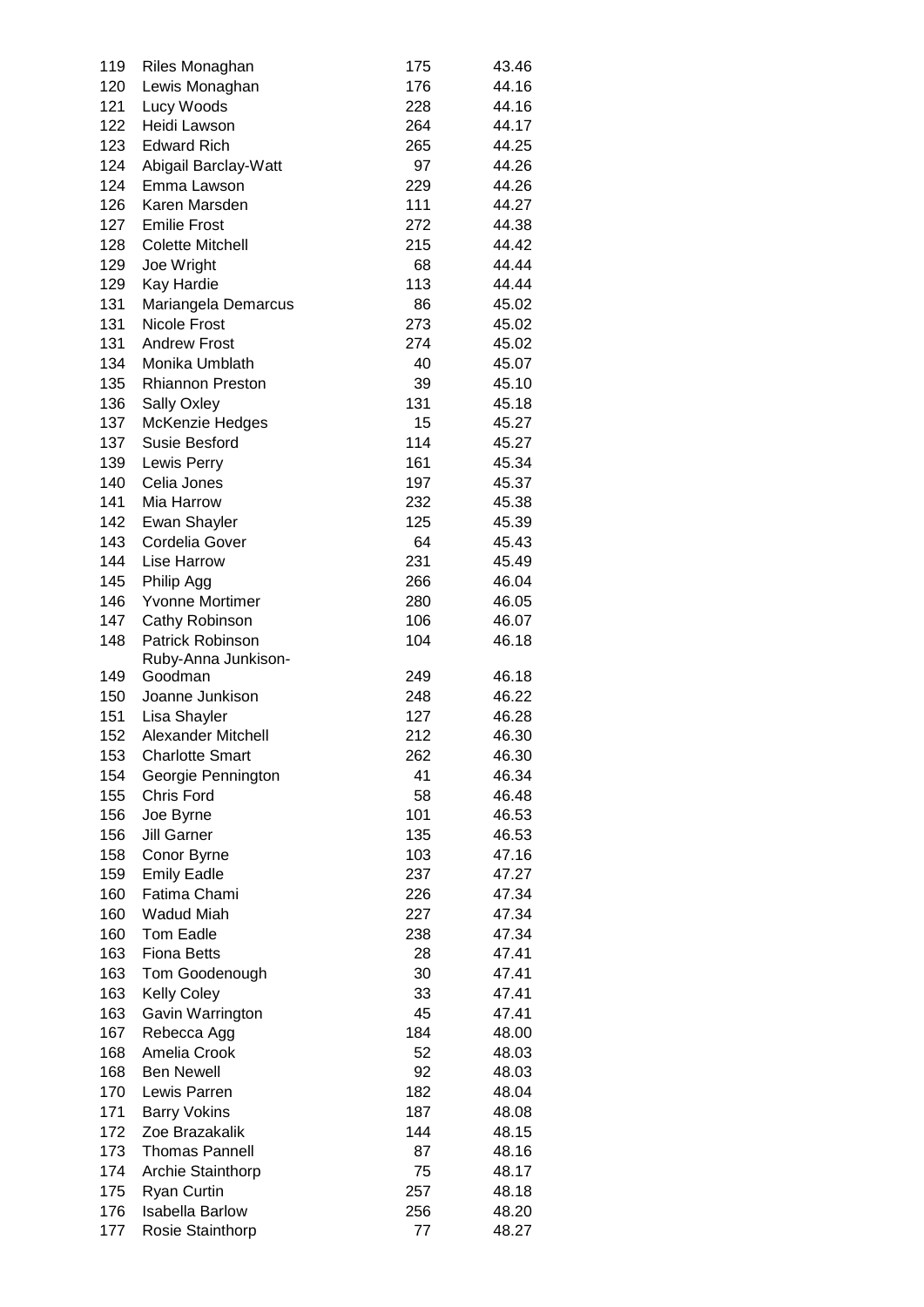| 178 | Darren Pannell              | 88  | 48.46 |
|-----|-----------------------------|-----|-------|
| 179 | Sigrid Swanzy               | 236 | 48.47 |
| 180 | Liz Swanzy                  | 239 | 48.50 |
| 181 | Lewis                       | 17  | 48.51 |
| 182 | <b>Christina Sweeney</b>    | 220 | 48.55 |
| 183 | <b>Toby Biddell</b>         | 24  | 49.01 |
| 184 | Lee Needle                  | 223 | 49.02 |
| 185 | <b>Mandy Needle</b>         | 224 | 49.05 |
| 186 | Jessica Calnan              | 160 | 49.12 |
| 187 | <b>Colin Davis</b>          | 225 | 49.31 |
| 188 | Ben Channon                 | 60  | 49.32 |
|     |                             |     |       |
| 189 | Jody Channon                | 62  | 49.43 |
| 190 | Aimee Dean                  | 259 | 49.43 |
| 191 | Jessica Bush                | 46  | 49.45 |
| 191 | <b>Stuart Dean</b>          | 260 | 49.45 |
| 193 | <b>Emily Shearman</b>       | 277 | 50.19 |
| 194 | Jakki Brown-Crabbe          | 269 | 50.26 |
| 195 | Simon Hewerdine             | 165 | 50.27 |
| 196 | Robyn Long                  | 133 | 50.43 |
| 197 | <b>Hilary Savage</b>        | 126 | 50.45 |
| 198 | <b>Charlotte Warrington</b> | 44  | 50.48 |
| 199 | Freddie Jones               | 174 | 50.48 |
| 200 | Jo Jones                    | 173 | 50.58 |
| 201 | <b>Emilie Gunatilleke</b>   | 199 | 51.02 |
| 202 | Ivan Gunatilleke            | 200 | 51.03 |
| 203 | Bryony Wood                 | 209 | 51.27 |
| 204 | Debbie Thompson             | 143 | 51.30 |
| 205 | <b>Daniel Soul</b>          | 71  | 51.45 |
| 206 | Lewis Soul                  | 72  | 51.45 |
| 207 | Sally Shearman              | 278 | 52.30 |
| 208 | <b>Becky Tarrant</b>        | 56  | 52.33 |
| 208 | Jessica Hall                | 67  | 52.33 |
| 210 | Amelia Barlow               | 253 | 52.36 |
| 211 | Simon Pritchard             | 254 | 52.37 |
| 212 | Simon Barlow                | 255 | 52.39 |
|     |                             |     |       |
| 213 | <b>Bobbie Day</b>           | 139 | 52.40 |
| 214 | Naomi Byrne                 | 100 | 53.10 |
| 215 | Alex Cookson                | 141 | 54.04 |
| 216 | <b>Charlotte Cookson</b>    | 142 | 54.05 |
| 217 | N Mckirnan                  | 128 | 54.25 |
| 218 | <b>Cherelle Fraser</b>      | 130 | 54.25 |
| 219 | <b>Dwight Silera</b>        | 263 | 54.56 |
| 220 | <b>Franlay Bonventre</b>    | 234 | 55.51 |
| 221 | <b>Vicky French</b>         | 235 | 55.51 |
| 222 | Susannah Croucher           | 201 | 56.15 |
| 223 | Dawn Pryor                  | 202 | 56.15 |
| 224 | Jordan Clark                | 163 | 57.16 |
| 225 | Joanne Mills                | 162 | 57.18 |
| 226 | Vanessa Taylor              | 117 | 57.19 |
| 227 | Adi Junkison                | 250 | 57.41 |
| 227 | Archie Junkison             | 251 | 57.41 |
| 229 | Lilia Gilbert               | 221 | 57.45 |
| 230 | Penny Gilbert               | 222 | 57.51 |
| 231 | Sian Harrison               | 70  | 59.05 |
| 232 | Laura Bush                  | 43  | 59.21 |
| 233 | Emma Perry                  | 48  | 59.26 |
| 234 | <b>Kizzy Jones</b>          | 195 | 59.27 |
| 235 | <b>Claire Downing</b>       | 42  | 59.34 |
| 236 | Hana Perry                  | 49  | 59.47 |
|     |                             | 1   |       |
| 237 | <b>Ruth Smale</b>           |     | 60.10 |